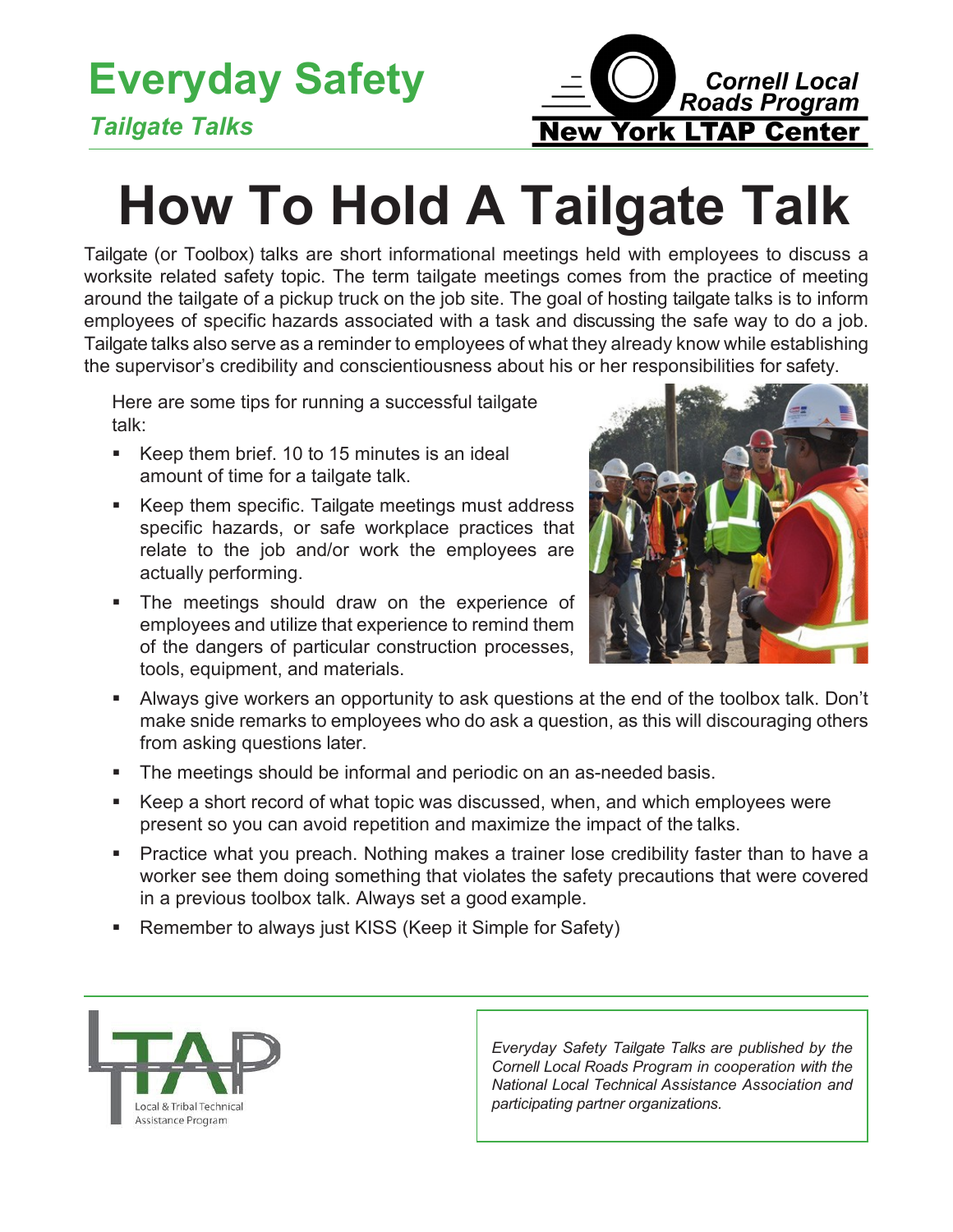## *Resources and References:*

For a list of sample tailgate talks provided by NYSDOT visit *[www.dot.ny.gov/main/business-center/contractors/construction-division/safety-health](http://www.dot.ny.gov/main/business-center/contractors/construction-division/safety-health-information/tail)[information/tailgate-safety-talks](http://www.dot.ny.gov/main/business-center/contractors/construction-division/safety-health-information/tail)*

OSHA Toolbox Talks URL *<http://www.oshatraining.com/Toolbox-Talks.php>*

A sample sign in sheet is available on page 3 of this document.